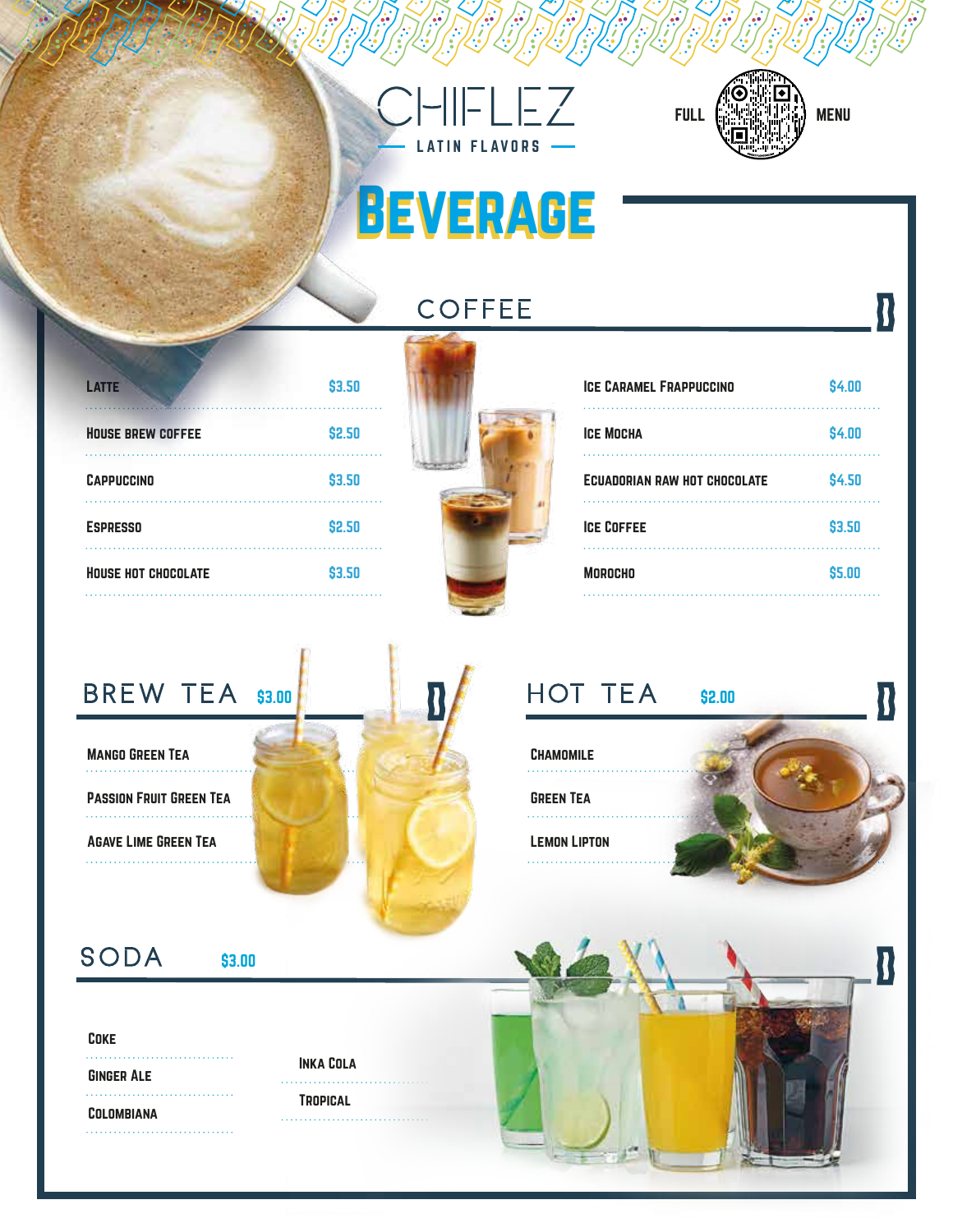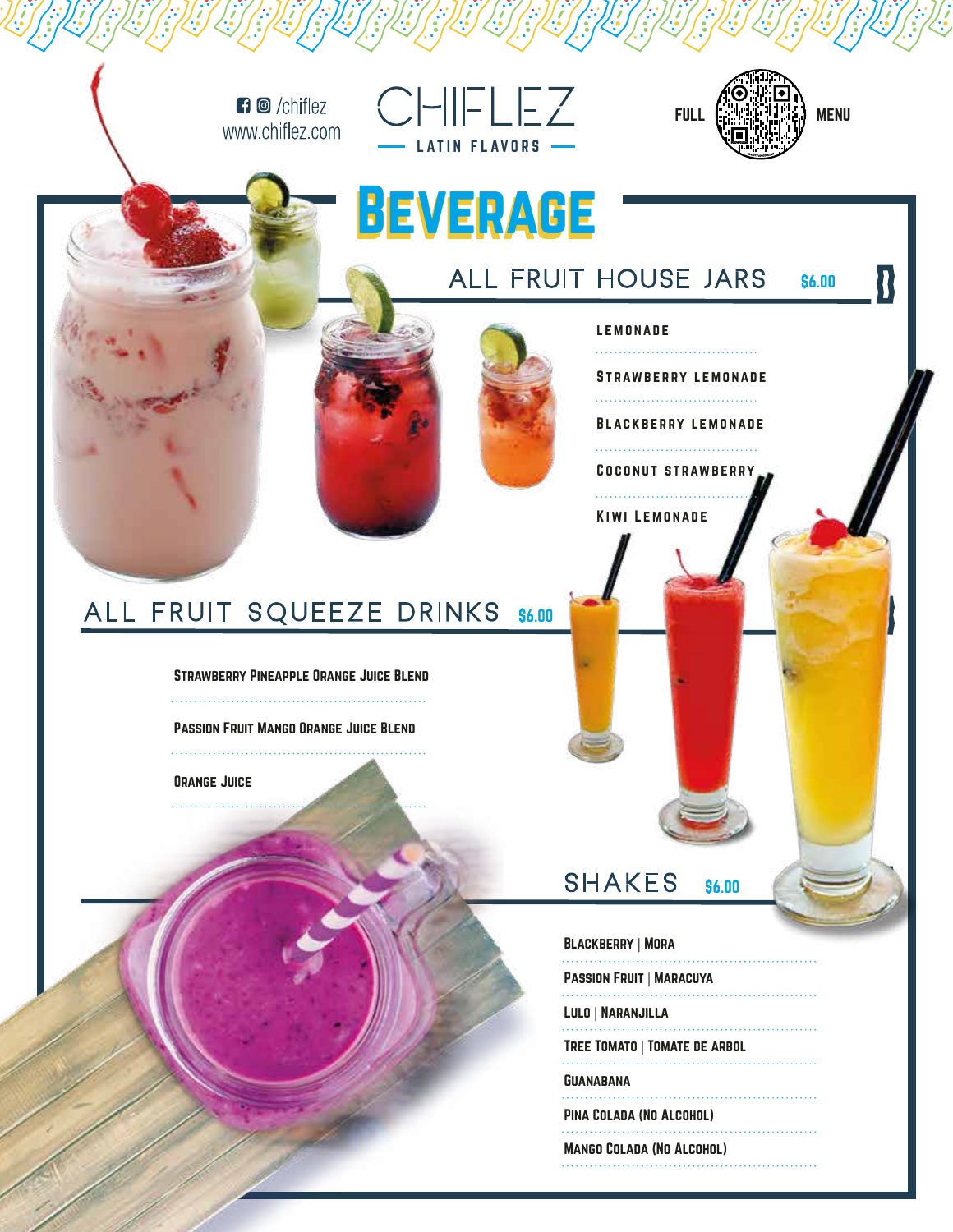



#### **BULLDOG MARGARITA** U

Single Or Double Flavor \$20

Passion Fruit **MANGO** Blue Curacao

Sour Apple Classic

**STRAWBERRY** 

#### Bulldog Fiesta \$35 Bulldog Add-on

Tequila Bottle, Coronita, Bulldog 2 Flavors, Tamarindo Candy

### CAIPIRINHA \$12.00

Classic Caipirinha

Passion Fruit Caipirinha

. . . . . . . . . . . . . . . . . . .

Brazilian Blue Kiss

#### PISCO \$12.00

Pisco Sour

Passion Fruit Pisco Sour Pisco Pineapple Tiki



### MARGARITAS

#### **ROCKS \$12.00**

Classic Margarita

Passion Fruit Margarita

Mango Margarita . . . . . . . . . . . . . . . . . . . Strawberry Margarita

#### **FROZEN \$12.00**

Classic Margarita Passion Fruit Margarita Strawberry Margarita . . . . . . . . . . . . . . . . . . . Mango Margarita . . . . . . . . . . . . . . . .



Coronita \$5 Prosecco \$8

SHOT SINGLE TEQUILA | RUM \$2 Bottle Premium 50ml \$10

PREMIUM TEQUILA Single \$15

**VODKA** Titos

### **PREMIUMS LIST**



IN FLAVORS

**WHISKEY** Jack Daniel's Black Label Johnnie Walker Black Label Buchanans 12 yr

**TEQUILA** Casa Amigos Patron Silver Don Julio

> **MEZCAL MONTELOBOS** Illegal Mezcal

**BOURBON** 

Rum Leblon Cachaca

Diplomatico Rum Zhumir



Jim Bean Extra Age

U